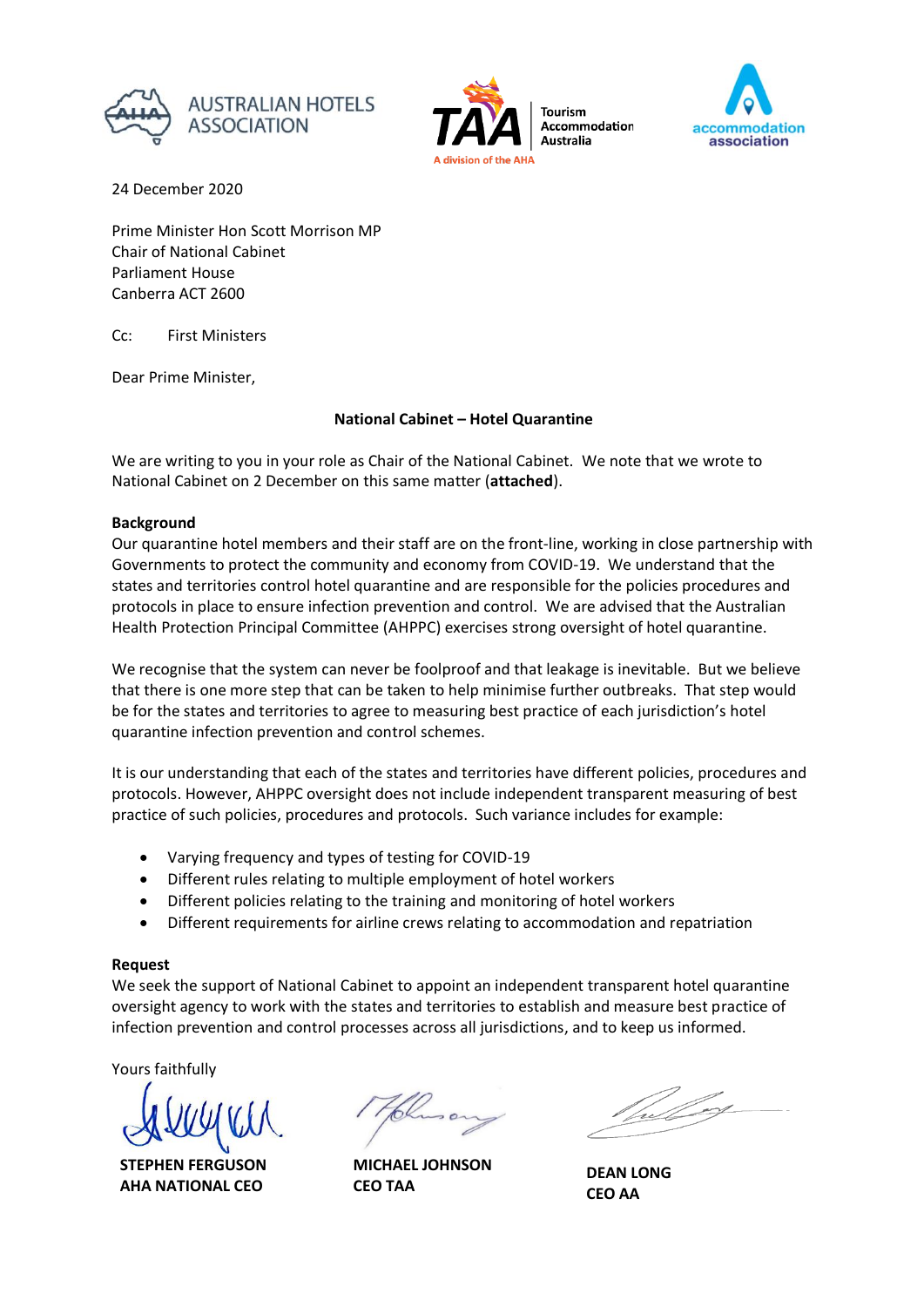





2 December 2020

Hon Scott Morrison MP Prime Minister Parliament House Canberra ACT 2600

Cc: Hon Greg Hunt MP. Minister for Health Nev Power, Chair National COVID-19 Commission Advisory Board

Dear Prime Minister,

# **National Cabinet – Hotel Quarantine**

The Australian Hotels Association (AHA) and Tourism Accommodation Australia (TAA) (a division of the AHA) and the Accommodation Association (AA) wish to make the following submission regarding hotel quarantine as it relates to the COVID-19 pandemic. We are hoping the submission could be considered by the National Cabinet.

## **Hotels and quarantine**

Quarantine hotels and their staff have been on the front-line, working in close partnership with Government to protect the community from COVID-19. The acquisition of private accommodation businesses for public health purposes is unprecedented. Their co-operation and support has enabled thousands of Australians to return home. Our members remain willing to assist, but we believe there are risks which can be minimised for the health and safety of not only our workers, but the wider community.

Proper processes are critical to minimising the risk of errors occurring. It is our strong view that the greatest exposure to risk of further lockdowns of our sector is from overseas travellers. As such, hotel quarantine remains a key national policy priority to contain the spread of COVID-19.

### **The need for oversight**

There have been two major government reviews into hotel quarantine, and we are keen to see those recommendations adopted nationally (Halton and Coate). The states and territories are improving their models on a regular basis, but the reviews identify variations in standards and room for improvement. We are keen to see all jurisdictions at best practice.

In her review for the National Cabinet, Jane Halton AO PSM identified eight state and territory jurisdictions are separately in control of hotel quarantine and noted:

- "There is no single source of complete data on hotel quarantine"
- "Significant variations in standards and care"
- "Many jurisdictions demonstrate a high standard … while others are implementing the minimum standards … there are areas for improvement in each jurisdiction"
- "Breaches should be monitored to identify areas of improvement"